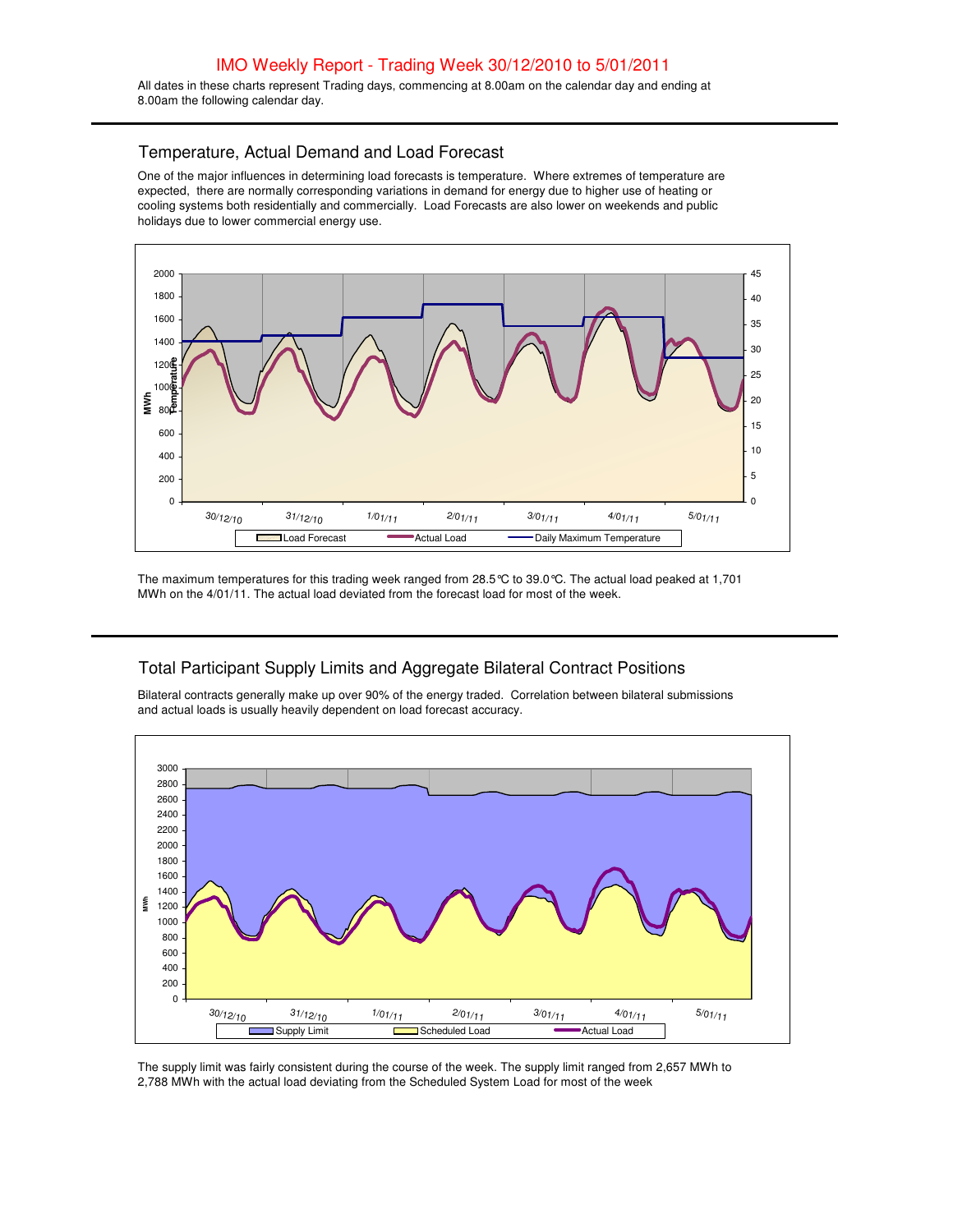#### Net Balancing Market Trades

Bilateral contracts and STEM trading are generally based on the forecast energy requirements of Participants. When the forecast requirements are higher or lower than the actual requirements for a day, this Market energy must be bought and sold in the Balancing market. This graph shows net balancing market trades, determined as the difference between the demand and the total net contract position of all participants. However, it should be noted that individual participant exposure may exceed this amount.



The majority of the balancing activity this week occurred within "balancing supply". The maximum balancing demand for the week reached 219 MWh on the 4/01/11, a decrease from last week's maximum of 252 MWh. The maximum balancing supply reached 233 MWh on the 30/12/10, down from last week's maximum of 286 MWh.

## Total Traded Energy

This chart represents a comparison between the total net energy that is traded in Bilateral contracts, the STEM and the Balancing market. Balancing Supply represents cases in which the total contract position is greater than the demand and customers must supply energy back to balancing. Balancing Demand represents cases in which the total contract position is less than the demand and customers must purchase energy from balancing.



"Balancing supply" this week totalled 14,801 MWh – a significant decrease from last week's figure of 24,254 MWh whilst the total "balancing demand" this week increased significantly to 14,012 MWh from 6,899 MWh last week. The STEM clearing quantity this week ranged between 11.5 MWh and 222 MWh, with a total of 24,071 MWh being traded, a significant decrease on last week's total of 32,223 MWh.